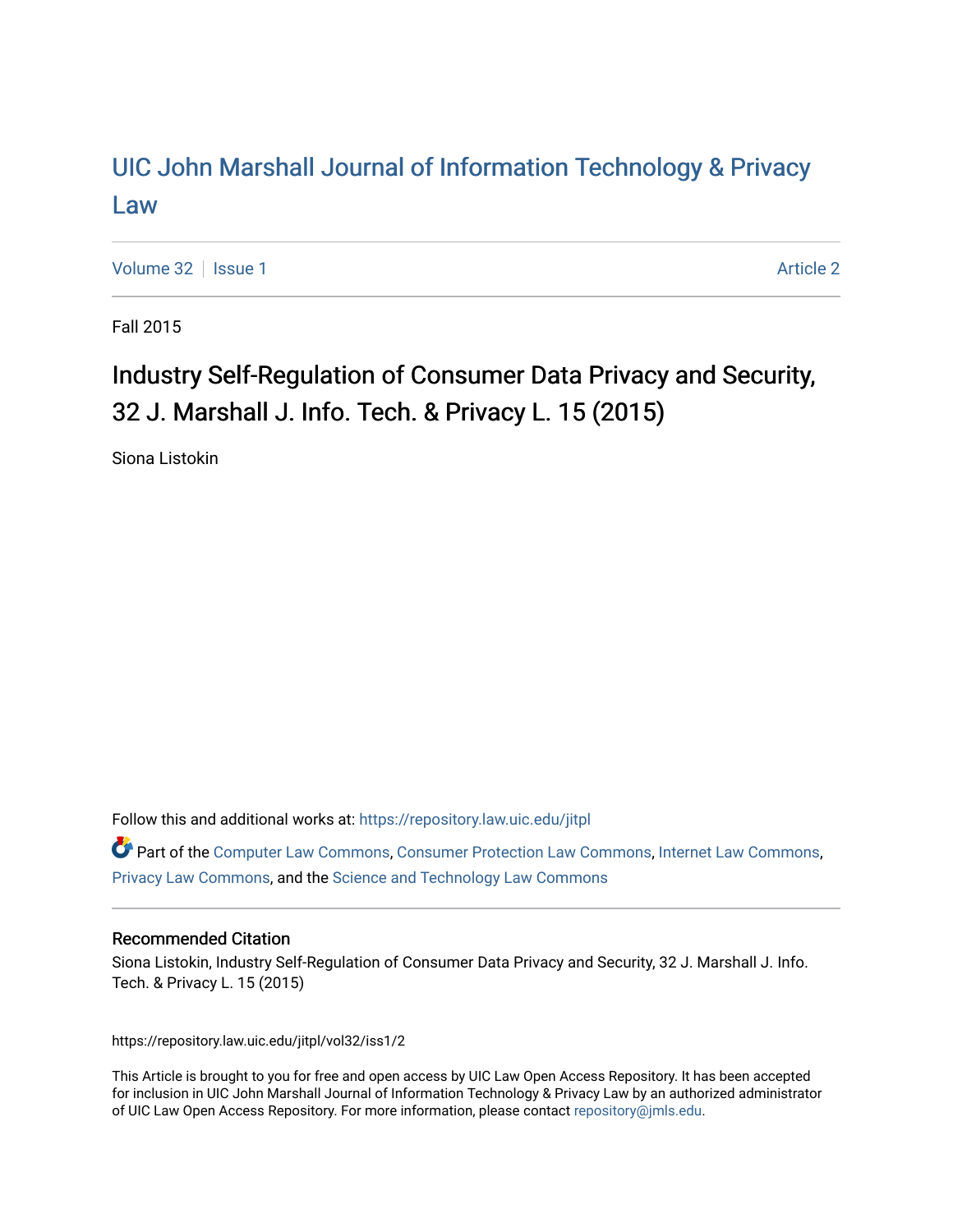# INDUSTRY SELF-REGULATION OF CONSUMER DATA PRIVACY AND **SECURITY**

## SIONA LISTOKIN\*

### ABSTRACT

Industry self-regulation of consumer data privacy and security has been proposed as a flexible alternative and compliment to traditional government regulation. This study analyzes whether different types of existing industry-led standards improve online privacy and security. This paper examines which types of firms join voluntary standards and whether there is a difference in outcomes between trade association memberships (like the Digital Advertising Alliance) and certification programs (like TRUSTe). Results suggest that more trafficked websites are more likely to adopt standards, and that trade association membership does not have an effect on privacy and security performance. This article highlights the need for a valid privacy metric for robust empirical study of data privacy and security.

### INTRODUCTION

As the creation and collection of consumer digital information continues its astonishing growth, consumer data privacy and security stand out as pressing areas of opportunity and concern for the online marketplace. In 2009 and 2012, the Federal Trade Commission (FTC) issued guidelines and best practices for self-regulation of consumer privacy and noted several industry-led initiatives covering the use of digital information that seek to foster innovation while protecting data privacy and security.<sup>1</sup> Federal legislation proposals, such as the White

<sup>\*</sup> Associate Professor, School of Policy, Government and International Affairs, George Mason University, 3351 Fairfax Drive, Arlington, VA 22201, 703-993-9756, slistoki@gmu.edu.

I am grateful for support from the George Mason Law School Law and Economics Center, as well as a research grant from Google, Inc. All ideas and errors are my own.

<sup>1.</sup> See generally FED. TRADE COMM'N, FTC STAFF REPORT: SELF-REGULATORY

<sup>15</sup>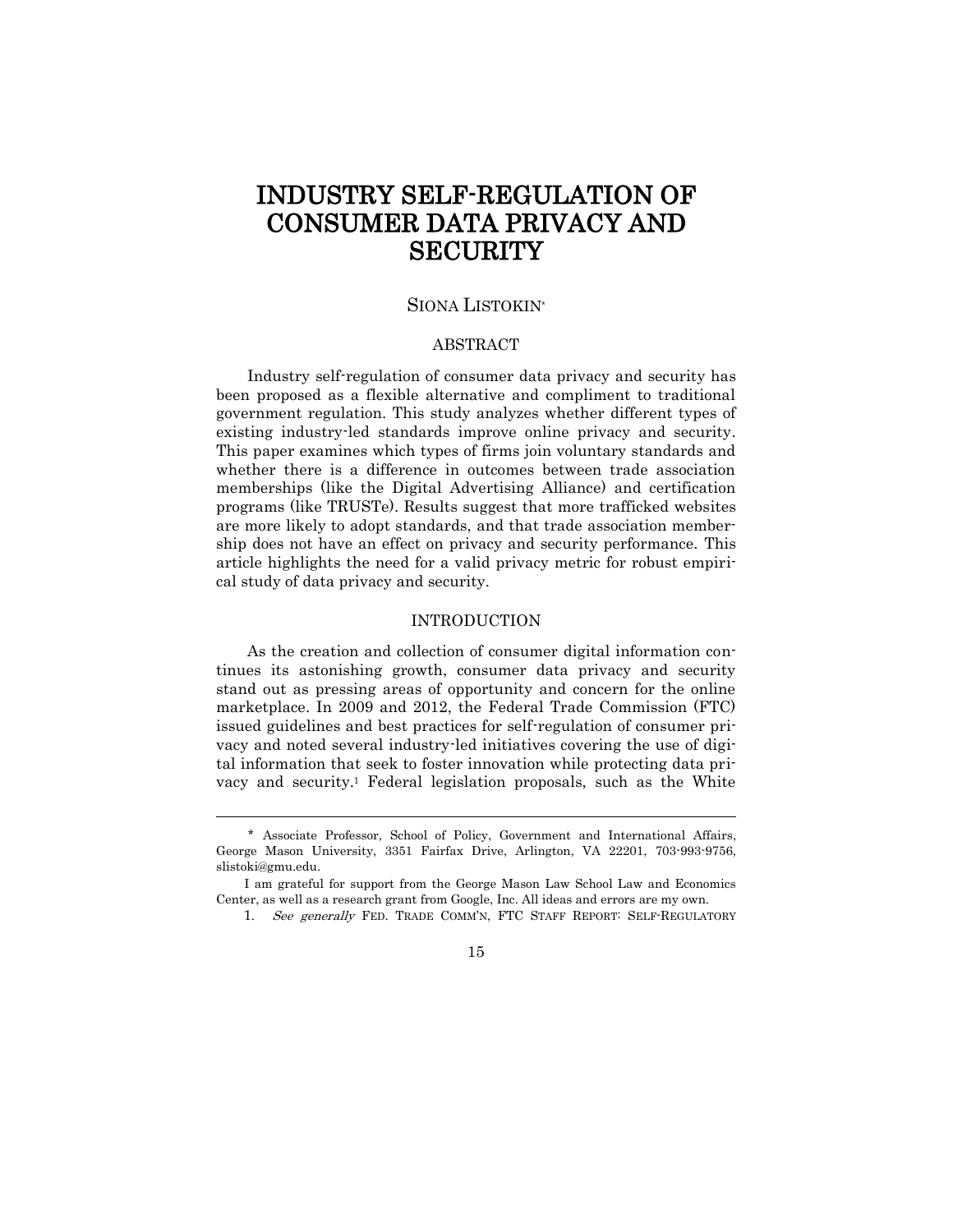House's Consumer Privacy Bill of Rights Act of 2015, relies heavily on "enforceable codes of conduct developed by diverse stakeholders," that would surely include industry organizations.<sup>2</sup>

There are a number of advantages to self-regulation in fastchanging industries like "e-commerce" (broadly defined) that collect and use consumer data. Information technology is fast-changing by nature and regulatory responses may not keep pace with the industry. When properly managed, self-regulation through trade associations and certification programs can adapt more quickly and appropriately to innovations than government regulation. Moreover, self-regulation can provide a market solution to information asymmetries between firms and consumers by differentiating companies' data privacy and security performance. Firms can use industry standards to increase consumer trust without stifling the creation of new products or shifting away from a free, advertising revenue-based business model. At the same time, selfregulation typically relies on self-policing for enforcement, creating conditions for adverse selection of firms that agree to comply with standards and moral hazard for firms once they are certified. Indeed, in May 2014, the FTC called for additional guidelines for "data brokers" to protect consumer privacy, in part, because monitoring and enforcement by self-regulating organizations have not sufficiently addressed regulators' concerns. 3

This study analyzes whether different types of existing industry-led standards for consumer data privacy and security effect online privacy. This paper examines which types of firms adopt voluntary standards, and whether there is a difference in outcomes between trade association memberships (like the Digital Advertising Alliance) and certification programs (like TRUSTe). Results suggest that more trafficked websites are more likely to be members of standards programs, and that trade association membership does not have an effect on privacy and security performance. While there is some evidence that certification can hurt

PRINCIPLES FOR ONLINE BEHAVIORAL ADVERTISING: TRACKING TARGETING, AND TECHNOLOGY (Feb. 2009) [hereinafter 2009 FTC STAFF REPORT], available at https://www.ftc.gov/sites/default/files/documents/reports/federal-trade-commission-staffreport-self-regulatory-principles-online-behavioral-advertising/p085400behavadreport.pdf; see generally FED. TRADE COMM'N, PROTECTING CONSUMER PRIVACY IN AN ERA OF RAPID CHANGE: RECOMMENDATIONS FOR BUSINESSES AND POLICYMAKERS (Mar. 2012), available at https://www.ftc.gov/sites/default/files/documents/reports/federal-trade-commissionreport-protecting-consumer-privacy-era-rapid-changerecommendations/120326privacyreport.pdf.

 $\ddot{\phantom{a}}$ 

2. Alex Wilhelm, White House Drops 'Consumer Privacy Bill Of Rights Act' Draft, TECHCRUNCH (Feb. 27, 2015), techcrunch.com/2015/02/27/white-house-drops-consumerprivacy-bill-of-rights-act-draft/.

3. See generally FED. TRADE COMM'N, DATA BROKERS: A CALL FOR TRANSPARENCY AND ACCOUNTABILITY, i-ix (May 2014), *available at* https://www.ftc.gov/system/files /documents/reports/data-brokers-call-transparency-accountability-report-federal-tradecommission-may-2014/140527databrokerreport.pdf.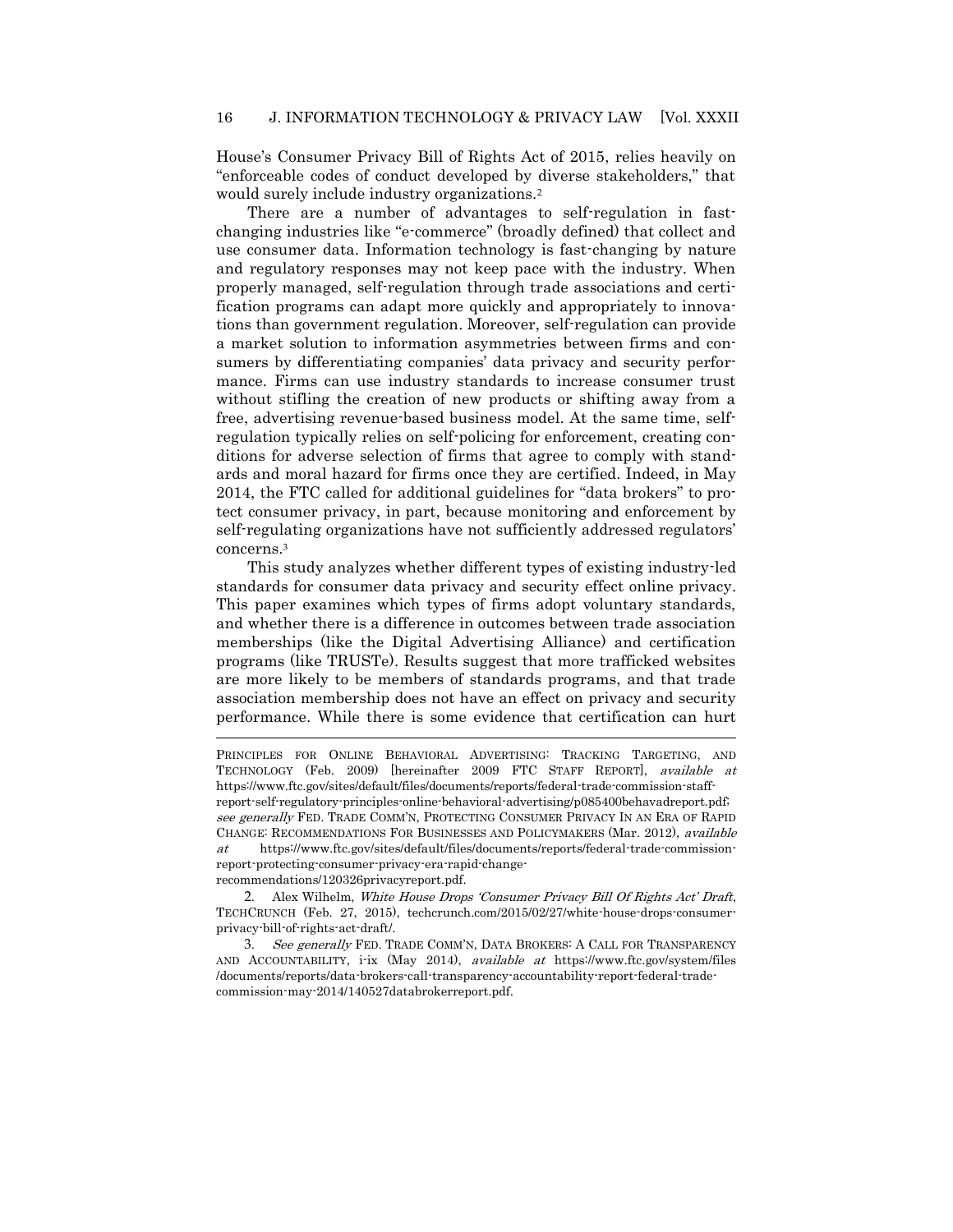subsequent privacy and security compared to similar non-certified websites, this result is sensitive to the privacy metric used.

This study contributes to a fairly sparse literature that evaluates the effects of membership in voluntary consumer data privacy standards. The paper also compares existing measures of online privacy and highlights the significant challenges in building a valid privacy metric. Measures of website privacy that have been used in prior studies to evaluate the market for privacy frequently diverge and/or cover different websites, and empirical studies like this one may be highly sensitive to the choice of construct. The issues examined in this paper highlight the need for more rigorous empirical study and practical knowledge about different self-regulatory options in consumer data privacy.

### PRIOR LITERATURE

### CONSUMER DATA PRIVACY SELF-REGULATION

There are a number of studies that examine self-regulation in consumer data privacy. Scholars have introduced frameworks for viable self-regulation in this area.<sup>4</sup> This literature considers self-regulation as a middle ground between a pure market model and government regulation, including industry trade associations and third-party certification. Self-regulation, or industry regulation, can create rules, play a role in enforcement, and be involved in adjudication.<sup>5</sup> Analytical models consider consumers with heterogeneous preferences for privacy and noisy signals from firms as to privacy risk.<sup>6</sup> Self-regulation (or seal of approval programs) can enhance trust in situations of isolated encounters, and may be a more efficient regime than mandatory regulation.

Empirical work in this area presents a mixed picture regarding the efficacy of industry regulation. In 2000, a study of self-regulation via website privacy notices noted that one-third of the sample websites did not post privacy policies and only 14% of those that did were compre-

<sup>4.</sup> See generally Priscilla M. Regan, LEGISLATING PRIVACY: TECHNOLOGY, SOCIAL VALUES, AND PUBLIC POLICY (1995); see generally Peter Swire, Markets, Self-Regulation, and Government Enforcement in the Protection of Personal Information, in PRIVACY AND SELF-REGULATION IN THE INFORMATION AGE 9 (Nat'l Telecomm. & Info. Admin. 1997); see generally Zhulei Tang, Yu (Jeffrey) Hu & Michael D. Smith, Gaining Trust Through Online Privacy Protection: Self-Regulation, Mandatory Standards, or Caveat Emptor, 24 J. MGMT. INFO. SYS. 153 (2008), available at http://repository.cmu.edu/cgi/ viewcontent.cgi?article=1048&context=heinzworks; Robert Gellman & Pam Dixon, Many Failures: A Brief History of Privacy Self-Regulation in the United States, WORLD PRIVACY F. (Oct. 14, 2011), http://www.worldprivacyforum.org/wp-content/uploads/2011/10/ WPFselfregulationhistory.pdf.

<sup>5</sup>. Swire, supra note 5 at 10.

<sup>6</sup>. Tang et al., supra note 5 at 7-8.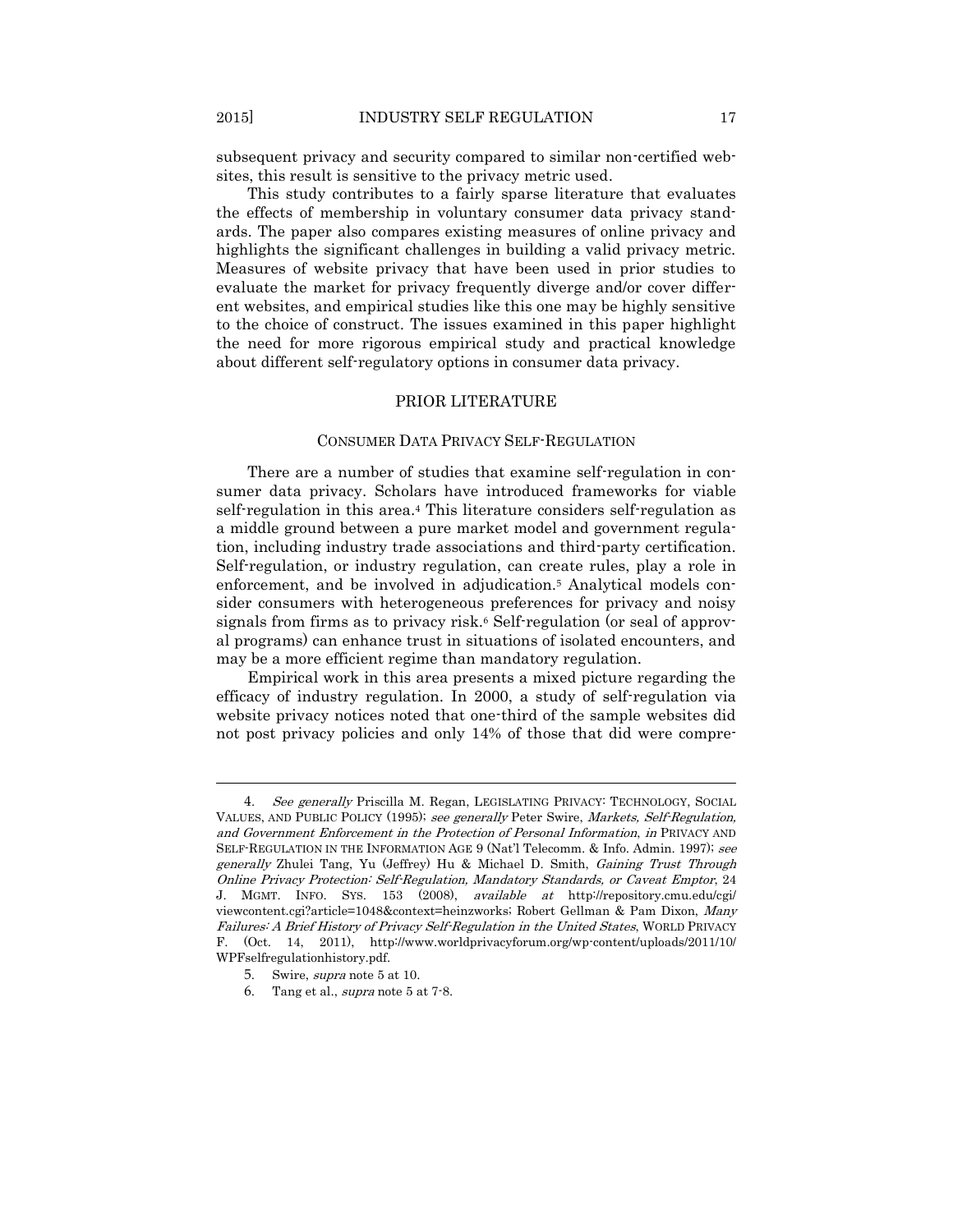hensive.<sup>7</sup> Subsequent works in this area show an increase in the existence of posted policies and variability in the content and readability of these privacy notices.<sup>8</sup> Other studies analyze specific industry membership associations or certifications. Descriptive studies that examine the content of the rules or enforcement mechanisms are typically skeptical, though there are exceptions. <sup>9</sup> For example, Villafranco and Riley are generally positive about the industry rules of Network Advertising Initiative ("NAI"). <sup>10</sup> A survey of consumers showed that only 11% of users understand the NAI opt-out initiative.<sup>11</sup>

I examine two different voluntary programs, TRUSTe (a third party certification) and the DAA (an industry association). There are a few notable studies that specifically test the efficacy of DAA membership or TRUSTe certification beyond the case studies and review of standards highlighted above. Komanduri et al. examine the cookies produced by the DAA and NAI opt-out mechanisms of the top 100 websites and find numerous instances of non-compliance.<sup>12</sup> In addition, Edelman shows that TRUSTe certified websites are more likely to be rated as untrustworthy, suggesting there is an adverse selection effect for the certificationtion seal.<sup>13</sup> Miyazaki and Krishnamurthy compare 60 websites' privacy policies and find that TRUSTe certification does not improve the content of privacy policies.<sup>14</sup>

9. See generally Robert Gellman, TrustE Fails to Justify Its Role As Privacy Arbiter, 7 PRIVACY L. & POL'Y REP. 118 (2000); See generally Dennis D. Hirsch, The Law and Policy of Online Privacy: Regulation, Self-Regulation, or Co-Regulation, 34 SEATTLE U. L. REV. 439 (2011); See generally Saranga Komanduri, Richard Shay, Greg Norcie, Blase Ur & Lorrie Faith Cranor, AdChoices? Compliance with Online Behavioral Advertising Notice and Choice Requirements, 7 ISJLP 603 (2012).

10. See generally John E. Villafranco & Katherine E. Riley, So You Want to Self-Regulate? The National Advertising Division as Standard Bearer, 27 ANTITRUST 79 (2013).

11. Aleecia M. McDonald & Lorrie Faith Cranor, Americans' Attitudes About Internet Behavioral Advertising Practices, in WPES '10: PROCEEDINGS OF THE 9TH ANNUAL ACM WORKSHOP ON PRIVACY IN THE ELECTRONIC SOCIETY at 1 (2010), available at http://aleecia.com/authors-drafts/tprc-behav-AV.pdf.

12. Komanduri et al., supra note 10 at 12.

 $\overline{a}$ 

13. Benjamin Edelman, Adverse Selection in Online "Trust" Certifications and Search Results, 10 ELECTRONIC COM. RES. & APPLICATIONS 17, 1 (2011), available at http://www.benedelman.org/publications/advsel-trust-draft.pdf.

14. See generally Anthony D. Miyazaki & Sandeep Krishnamurthy, Internet Seals of Approval: Effects on Online Privacy Policies and Consumer Perceptions, 36 J. CONSUMER AFF. 28 (2002), available at http://citeseerx.ist.psu.edu/viewdoc/download?doi= 10.1.1.105.5648&rep=rep1&type=pdf.

<sup>7</sup>. Mary J. Culnan, Protecting Privacy Online: Is Self-Regulation Working?, 19 J. PUB. POL'Y & MARKETING 20, 20 (2000), available at http://www.jstor.org/stable /30000484?seq=1#page\_scan\_tab\_contents.

<sup>8</sup>. See generally, George R. Milne, Mary J. Culnan & Henry Greene, A Longitudinal Assessment of Online Privacy Notice Readability, 25 J. PUB. POL'Y & MARKETING 238 (2006) (analyzing the readability of over 300 online privacy notices).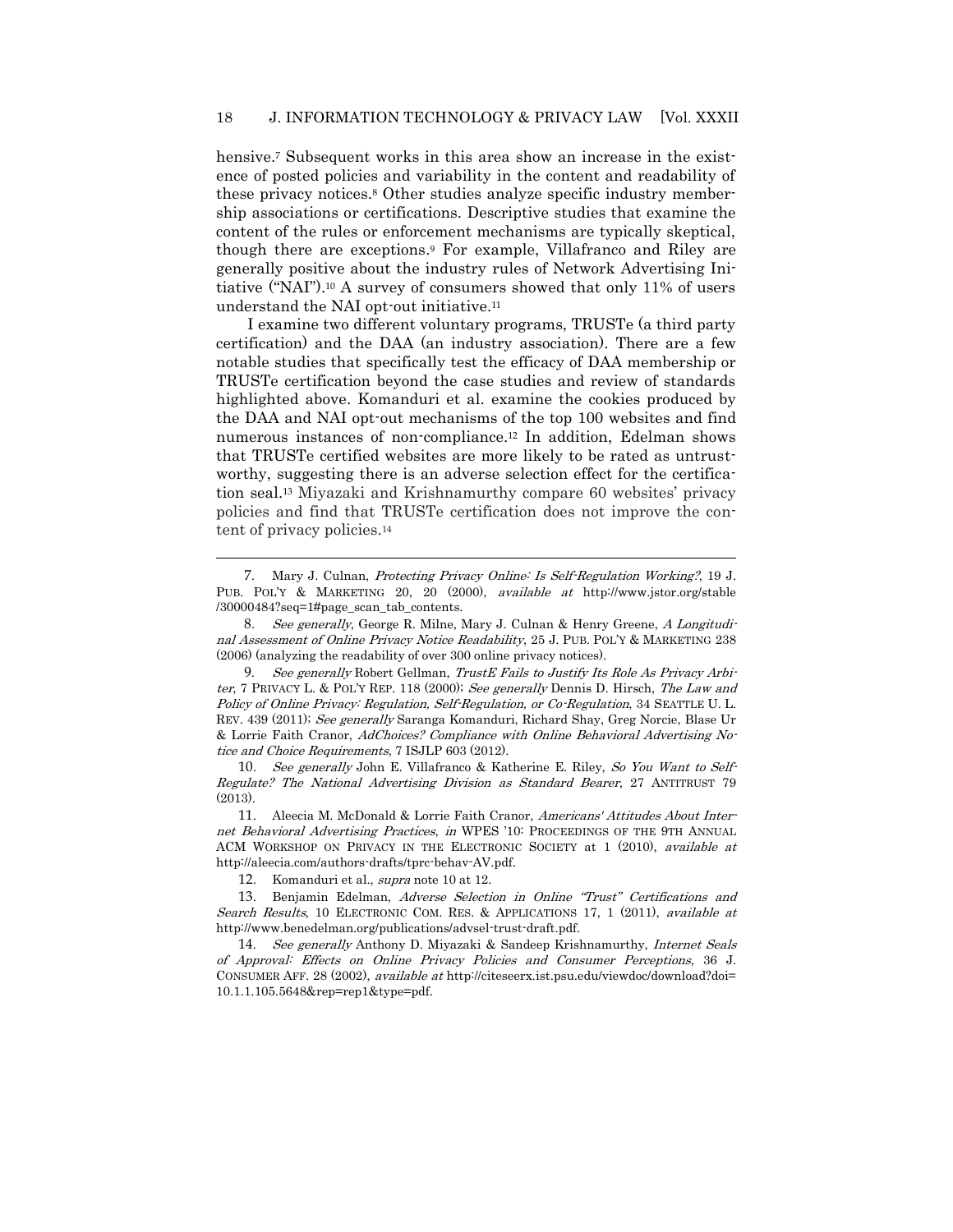While there are relatively few empirical evaluations of industry self-regulation of consumer data privacy, there are multiple studies of voluntary standards in other industries. <sup>15</sup> Studies on self-regulation and third party certification in the financial, environmental, healthcare, food and other industries find mixed results as to the efficacy of selfregulation.<sup>16</sup>

Voluntary standards may serve as differentiating tools for consumers and regulators that indicate superior firm management and processes designed to protect data security or control privacy.<sup>17</sup> Industry association membership or certification can improve certain outcomes through informal information exchange and industry pressure. Industry associations frequently facilitate communication between members and regulators, and may host member conferences to disseminate research to firms. For example, the Digital Advertising Alliance calls for transparency about data collection, and clarifies the practical application of this principle through published cases on enhanced notice to consumers.<sup>18</sup> "Mimetic forces" such as social networks, the creation of guidelines and best practices can lead to compliance even in the absence of sanctions.<sup>19</sup>

### Hypothesis 1. Members of consumer data industry associations or websites have better privacy and security than non-members.

While both industry associations and third-party certifications share many characteristics conducive to effective private governance, there are a number of key differences between these models. Trade associations typically exist as self-organized institutions designed to create collective governance structures and have incentives to establish standards and behave as a "middle ground" between traditional government regulation and the free market. <sup>20</sup> Thus, industry organizations

 $\overline{a}$ 

20. See generally ELINOR OSTROM, GOVERNING THE COMMONS: THE EVOLUTION OF

<sup>15.</sup> See generally VIRGINIA HAUFLER, A PUBLIC ROLE FOR THE PRIVATE SECTOR: INDUSTRY SELF-REGULATION IN A GLOBAL ECONOMY (2001).

<sup>16</sup>. See generally B. James Deaton, A Theoretical Framework for Examining the Role of Third-Party Certifiers, 15 FOOD CONTROL 615, 615-19 (2004); see generally Gilles Hilary & Clive Lennox, The Credibility of Self-Regulation: Evidence from the Accounting Profession's Peer Review Program, 40 J. ACCT. & ECON. 211 (2005); see generally Andrew A. King & Michael J. Lenox, Industry Self-Regulation Without Sanctions: The Chemical Industry's Responsible Care Program, 43 ACAD. MGMT. J. 698 (2000).

<sup>17.</sup> See generally Michael Spence, Job Market Signaling, 87 Q. J. ECON. 355 (1973); Michael W. Toffel, Resolving Information Asymmetries in Markets: The Role of Certified Management Programs at 2 (University of California, Berkeley, Working Paper Series, Sept. 14, 2005), available at http://escholarship.org/uc/item/9qh5r011.

<sup>18.</sup> Reminder: Enhanced Notice and Choice to Consumers is a 'Shared Responsibil-<br>
CONSITION: THE PLOG (Nov. 17, 2014), ity,' DIGITAL ADVER. ALLIANCE BLOG (Nov. 17, 2014), http://www.digitaladvertisingalliance.org/blog.aspx?id=11-17-14.

<sup>19</sup>. King & Lenox, supra note 17 at 701-02.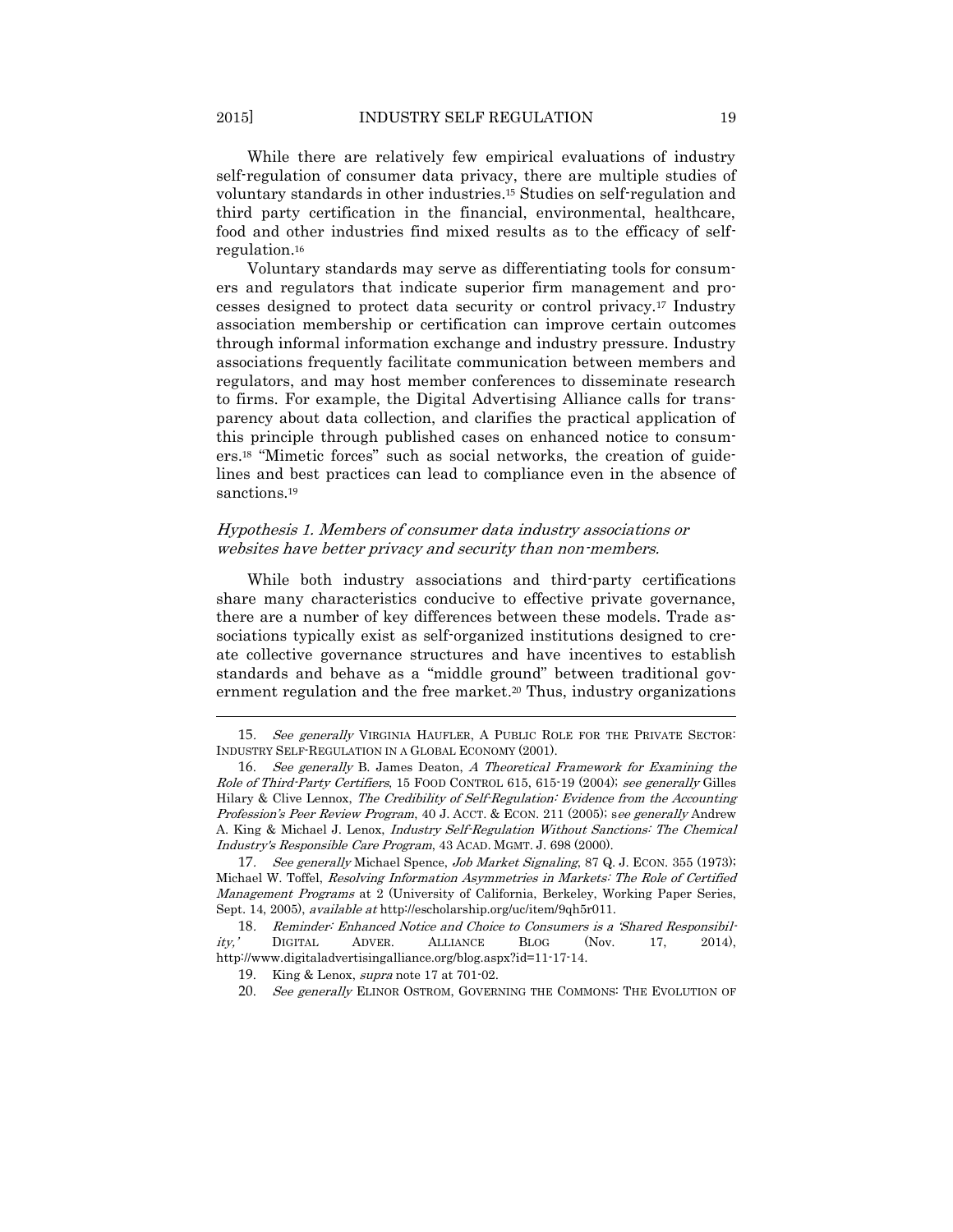are motivated to create standards that are sufficiently restrictive to avoid external threats like government regulation and enhance their members' profiles with policymakers.

Certification organizations do not necessarily share this common goal with their clients.<sup>21</sup> In order for third party certifications or seals of approval to convey a credible signal of quality, they must be independent from those seeking the certification. There is little near-term incentive for for-profit certifiers to restrict their membership. <sup>22</sup> In addition, certified websites are not integral to – and may not even be involved in – the creation of certification standards as they are in industry associations. It is plausible that within the same industry, trade or industryled associations may have different impacts than certifications.

Hypothesis 2. Paid privacy certifications (seals) do not improve privacy performance.

#### DATA

My sample includes the top 10,000 trafficked websites in 2015 that existed in 2007 and 2010. I lose about 100 websites that did not have industry information. Summary statistics are shown in Table 1. Website traffic is an imperfect screening technique for the population of comparison sites for DAA membership or TRUSTe certification. For example, the DAA includes a number of advertising network companies that do not draw much traffic. Thus, only 1% of the websites in my sample are members of the DAA in 2015, and about 4% of the websites are TRUSTe certified despite larger member rolls.<sup>23</sup>

### DAA AND TRUSTE

TRUSTe is a private data privacy management company, with thousands of certified firms as customers.<sup>24</sup> TRUSTe sells software that provides a data privacy management platform and provides assessments and certification for over 4,000 firms that meet the program requirements.<sup>25</sup> The certification is primarily concerned with transparency and consumer choice, and includes the requirement that firms

INSTITUTIONS FOR COLLECTIVE ACTION, 29, 33 (1990).

<sup>21.</sup> See Miyazaki & Krishnamurthy, supra note 15 at 22-23.

<sup>22.</sup> See Bob Tanner, Independent Assessment by Third-Party Certification Bodies, 11 FOOD CONTROL 415, 415-17 (2000) (on file with author).

<sup>23</sup>. The sample is also screened for websites that exclusively carry adult content.

<sup>24.</sup> About TRUSTe, TRUSTe, https://www.truste.com/about-truste/ (last visited Oct. 7, 2015).

<sup>25</sup>. Id.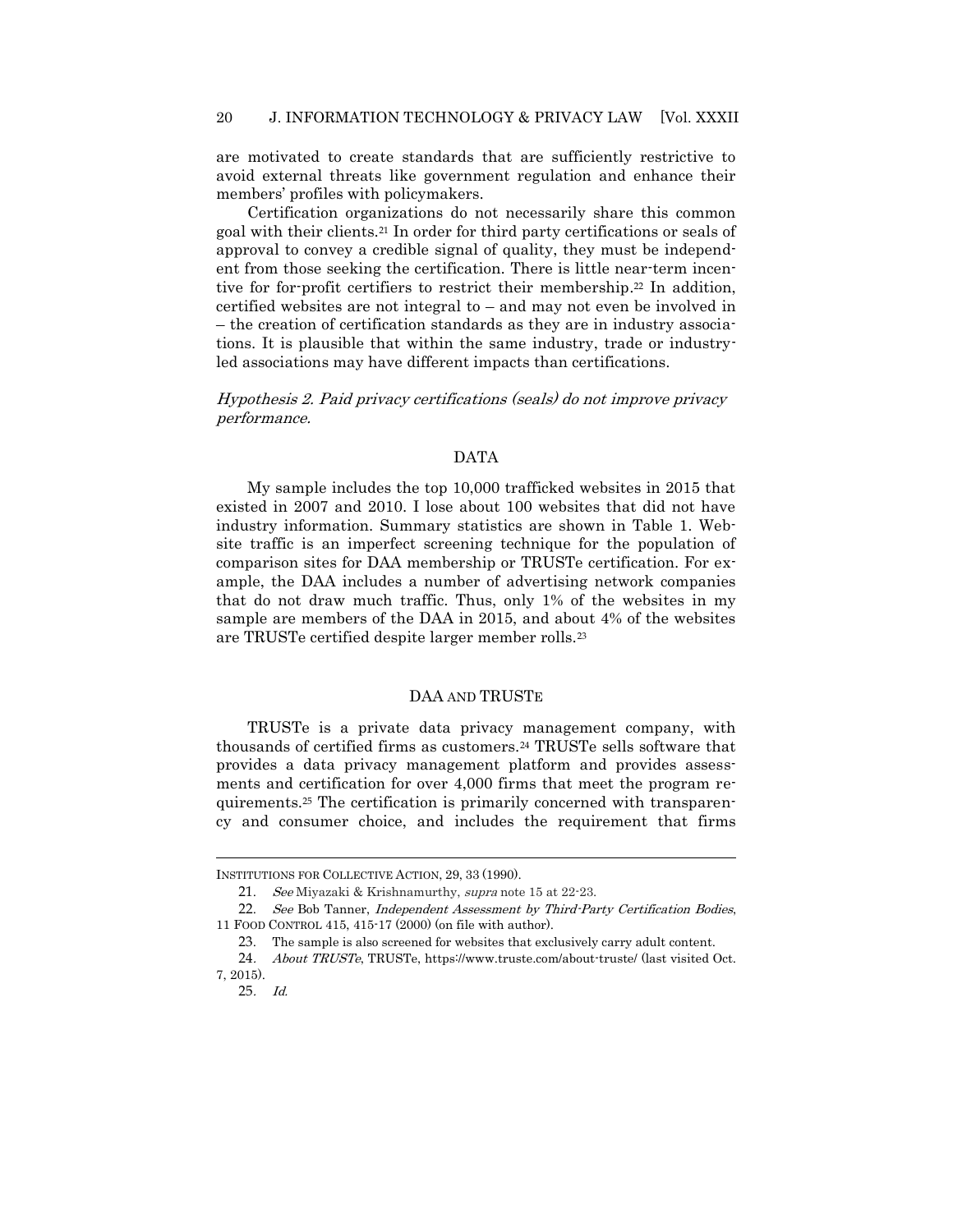implement commercially reasonable protections for data security.<sup>26</sup>

It is worth noting that one of the TRUSTe programs ("TRUSTed Data") bases its requirements, in part, on the FTC self-regulatory principles, the NAI principles and the DAA principles.<sup>27</sup> While the TRUSTe certification provides specific monitoring guidelines, it is not clear how it deals with non-compliance. The seal requires annual recertification, and the consumer dispute resolution service processes thousands of consumer complaints every year. In 2014, the FTC charged that TRUSTe failed to follow its guidelines for privacy seal recertifications in over 1,000 incidences between 2006 and 2013; TRUSTe eventually settled with the FTC.<sup>28</sup>

The Digital Advertising Alliance (DAA) is a non-profit organization made up of marketing and advertising industry associations that seeks to provide self-regulatory consumer privacy principles for internet based advertising.<sup>29</sup> The DAA is one of the most prominent selfregulation associations in consumer data privacy and security, but has been criticized for promoting weak data privacy programs and enforcement.<sup>30</sup>

The DAA was established in 2009 by several U.S. advertising associations, following the release of a Federal Trade Commission (FTC) report on "Self-Regulatory Principles for Online Behavioral Advertising."<sup>31</sup> It is led by the Association of National Advertisers, The American Advertising Federation, 4A's, Network Advertising Initiative, Direct Marketing Association and Interactive Advertising Bureau.<sup>32</sup> Originally, participating companies consisted of advertisers and third party analytics companies, but starting in 2011, DAA expanded its efforts to include social networks and non-advertising firms Enforcement is handled by the Direct Marketing Association (DMA) and the Council for Better Business Bureau (CBBB). 33

<sup>26</sup>. Certification Standards, TRUSTe, https://www.truste.com/privacy-certificationstandards/ (last visited Oct. 7, 2015).

<sup>27</sup>. TRUSTed Data Privacy Certifications, TRUSTe, https://www.truste.com/business-products/trusted-data/ (last visited Oct. 7, 2015).

<sup>28</sup>. TRUSTe Settles FTC Charges it Deceived Consumers Through Its Privacy Seal Program, FEDERAL TRADE COMMISSION, (NOV. 17, 2014), https://www.ftc.gov/newsevents/press-releases/2014/11/truste-settles-ftc-charges-it-deceived-consumers-throughits.

<sup>29</sup>. Pedro G. Leon, Justin Cranshaw, Lorrie F. Cranor, Jim Graves, Monoj Hastak, Blase Ur, & Guzi Xu, What Do Online Behavioral Advertising Disclosures Communicate to Others, 12 (April 13, 2012), https://www.cylab.cmu.edu/files/pdfs/tech\_reports /CMUCyLab12008.pdf.

<sup>30</sup>. Id.

<sup>31.</sup> Id.; 2009 FTC STAFF REPORT, supra note 2.

<sup>32</sup>. Leon et al., supra note 30 at 2.

<sup>33</sup>. Enforcement, DIGITAL ADVERT ALLIANCE, http://www.digitaladvertisingalliance .org/content.aspx?page=enforcement (last visited on Oct. 7, 2015).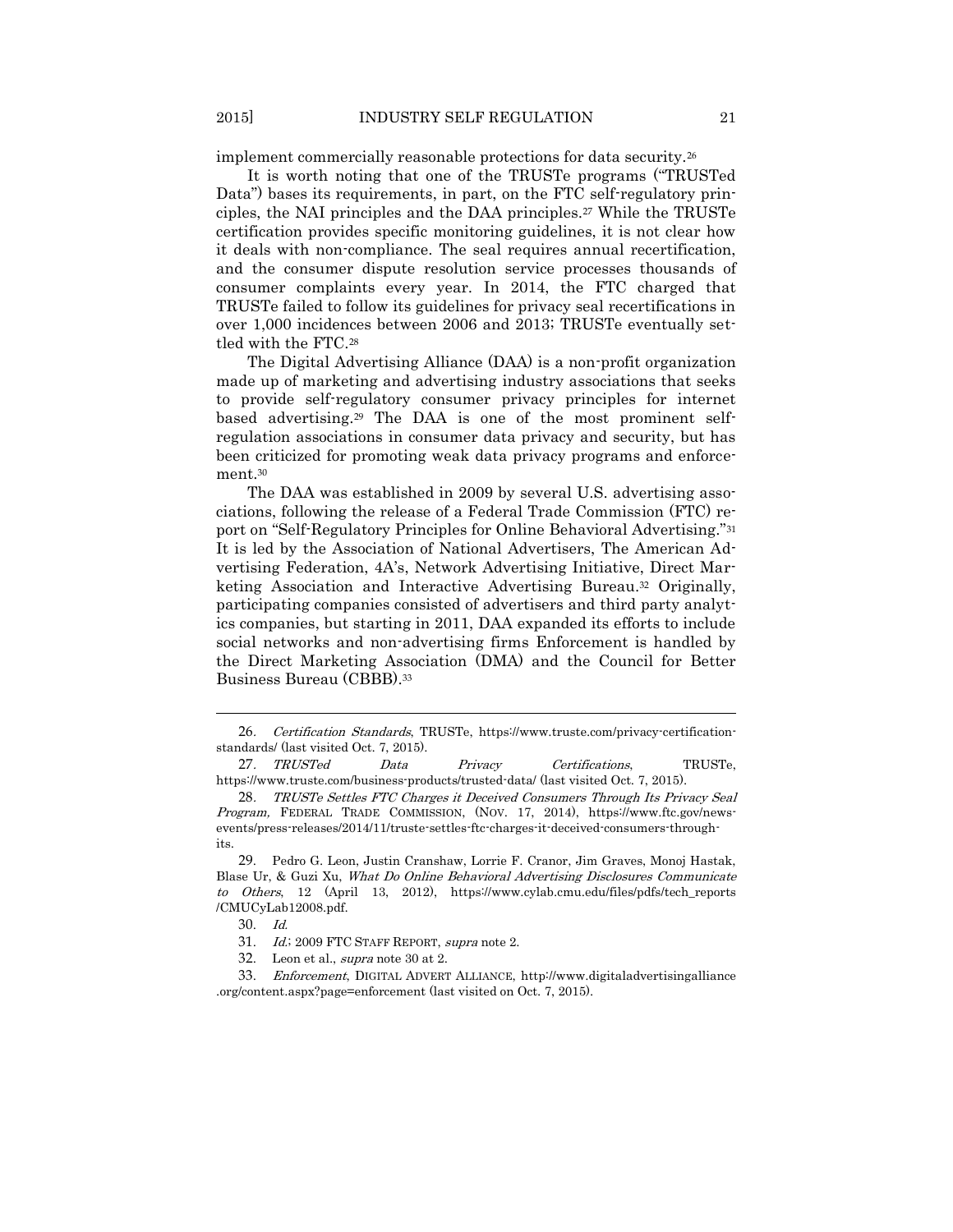### PRIVACY METRICS

The choice of privacy metric is crucial to this study and other articles that attempt to evaluate website privacy and security. While researching website privacy and security performance, I came across a number of potential measures, including some that have been used in other research. Some of these measures are included in the summary statistics and briefly described in Table 2. 34

I use two measures of privacy and security, TrustGauge and Privacy Rights Clearinghouse data breach records. The strengths and weaknesses of these measures are discussed below.

TrustGauge is an index that measures a 10-point "trust score" based on a number of different website factors.<sup>35</sup> The index is not meant to exclusively or comprehensively measure privacy; it is more a construct of trustworthiness or validity.<sup>36</sup> Nonetheless, the measure is based in part on website privacy policies and security. The first set of features is focused on website content and verifiability, and scores sites based on the availability of contact information, privacy statements and verified customer service response. The second group of factors concerns security, such as using secure protocols on billing pages. A final set of features measures third party certification and website traffic. I subtract the points allotted for TRUSTe certification for any certified websites (no points are added for DAA membership) but do not adjust scores for website rank. As a result, I expect larger websites to have higher scores by design, and I must control for the traffic rank. I use a dummy that equals one for websites that score above 5 (the midway point). I have two full years of TrustGauge data (2007 and 2015) for the top 10,000 ranked websites in either year and a partial sample for 2010. In 2015, only 6% of the websites in my sample are coded as untrustworthy (down from about 11% in 2007).

Privacy Rights Clearinghouse (PRC) is a California nonprofit organization that has collected information about reported data breaches since 2005.<sup>37</sup> Data breaches are a particular element of data privacy and security. A reported breach, or absence of a breach is not necessarily an indication of underlying security weakness. In addition, the breaches reported appear to be heavily concentrated among the most trafficked websites and firms. Most breaches included in their data involve social

<sup>34</sup>. Of course, many potential measures are not included in this table. Notable absences include the Web of Trust (WOT), MSCI Privacy Index, EFF's Who Has Your Back?, and Terms of Service; Didn't Read. These alternatives either don't cover enough websites, are relatively new and unknown, or are very similar to the metrics included in the paper.

<sup>35</sup>. About The Company, TRUSTGAUGE, http://www.trustgauge.com/about.html (last visited on Oct. 7, 2015).

<sup>36</sup>. Id.

<sup>37</sup> Chronology of Data Breaches Security Breaches 2005-Present, PRIVACY RIGHTS CLEARINGHOUSE, (April 20, 2005), https://www.privacyrights.org/node/1398.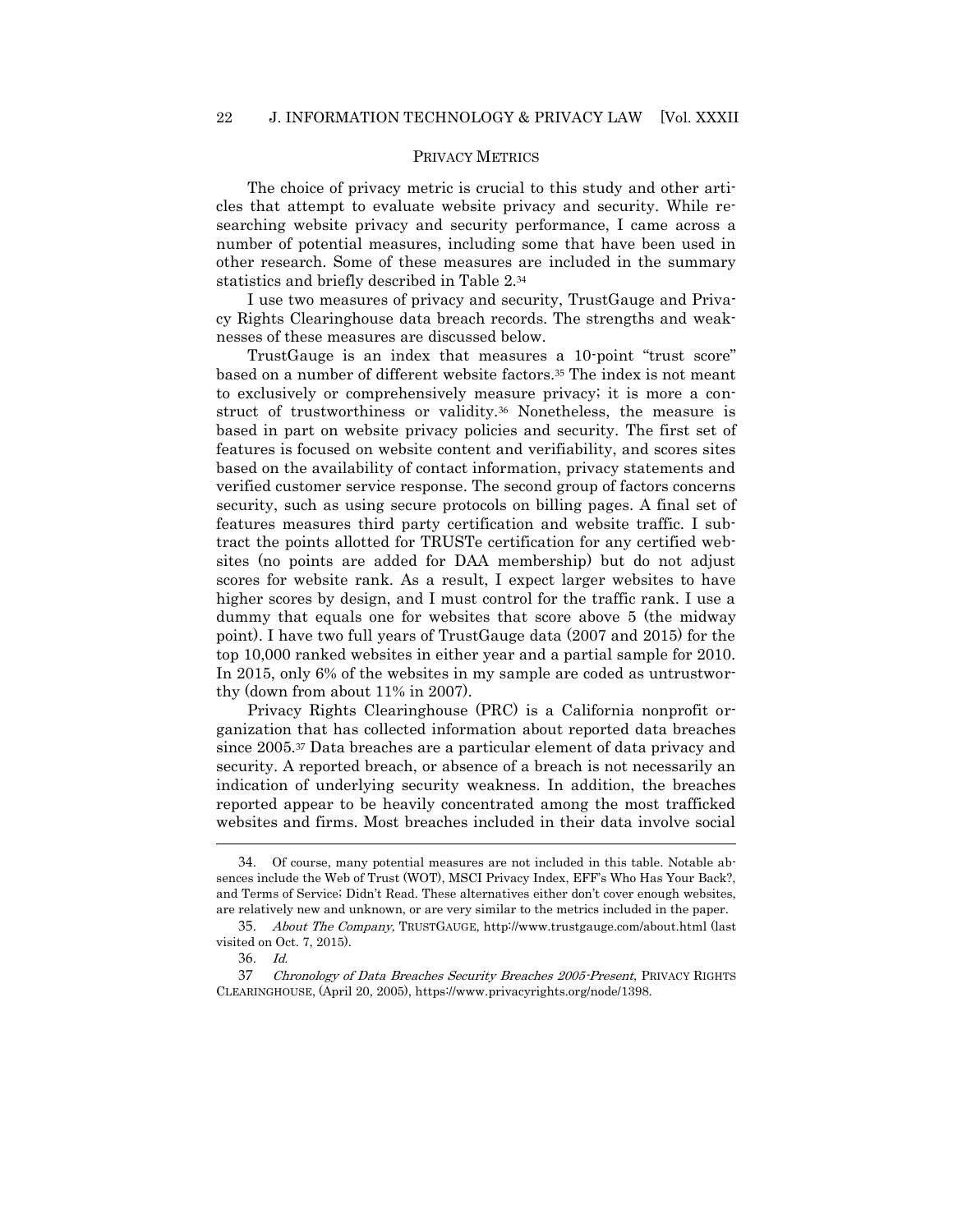security numbers, account numbers and other sensitive information. The PRC collects the total number of records that were compromised in each breach, however this number is "unknown" for many of the observations. In addition, the number of breached records may not be a proper indication of the lack of data security. For example, a substantial breach in Sony Pictures Entertainment in late 2014 records only 47,000 compromised records (as compared to 101.6 million records in a 2011 breach of the PlayStation Network and Sony Online Entertainment).<sup>38</sup> Unfortunately, these data are not consistently reported, and I create a measure based solely on the existence of a reported breach. I restrict the PRC data to non-governmental or educational targets and create a cumulative dummy each year for having ever been breached (i.e. the 2015 dummy will be 1 if the website has had at least one breach since 2005). Less than 1% of websites report more than one breach over the time period. About 2.5% of the websites in my sample have had a reported data breach by 2015.

Considering that neither TrustGauge nor PRC were created as measures of data privacy or security, it is worth comparing these constructs to other existing indices. I test the correlations between Trust-Gauge and the data breach records as a check of their legitimacy. The correlation table of privacy measures in 2015 is shown in Table 3. Frankly, the results are discouraging, and potentially consequential for the broader research area that evaluates data privacy. Pairwise spearman correlations are fairly low (and sometimes negative) and generally not significant. TrustGauge and breach records do not have a particularly strong (or weak) correlation to other measures. I use these metrics because of the availability of past data. The inconsistencies between the two, and the lack of convergence among privacy measures are major limitations of empirical study in this area. While other measures may prove to be stronger with time, TrustGauge and PRC have a relatively long history and cover a range of websites and companies.

I also collect information on website traffic rank and industry, from a well-known web traffic site, ranking.com.

### RESULTS

My empirical strategy is to test differences in privacy outcomes for member/certified sites over time, and to refine the validity of these comparisons to approach the counterfactual: how would these websites perform without membership or certification? I begin by comparing av-

 $\ddot{\phantom{a}}$ 

<sup>38</sup> Andrew Gertz, 2014 Data Breaches by the Numbers (and the Impact), SAFENET, (Febuary 12, 2015), data-protection.safenet-inc.com/2015/02/2014-data-breaches-by-thenumbers-and-the-impact/; Christopher M. Loeffler, UK ICO fines Sony £250,000 after 2011 data breach, LEXOLOGY, (January 31, 2013), www.lexology.com/library/detail.aspx?g =417f1536-a83e-4f82-8d11-52145f0a9bd6.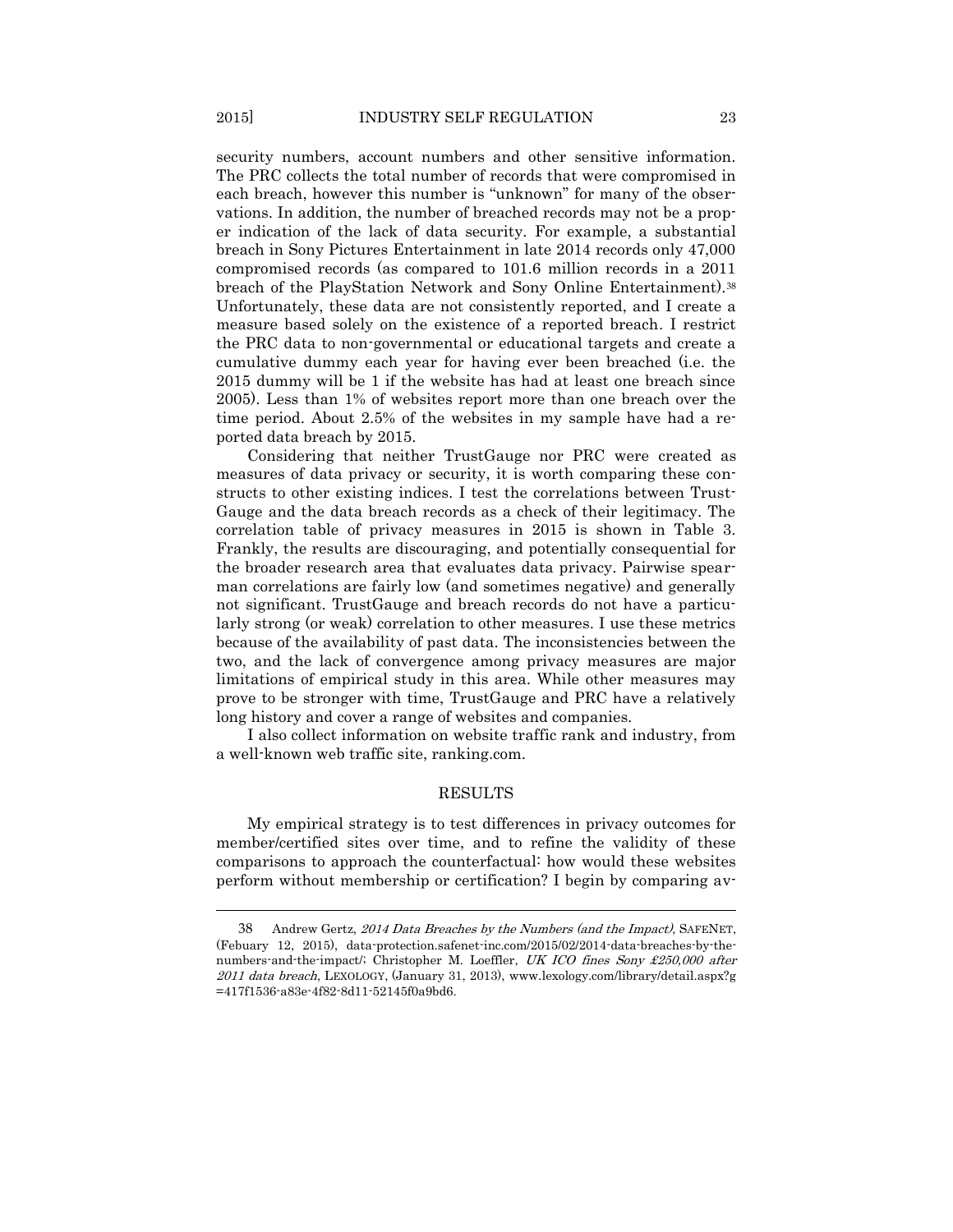erage privacy performance of members to non-members, and then restrict the sample to the most trafficked websites in order to control for the effects of site size. Finally, I match certified websites to uncertified website and employ a difference-in-differences approach to help differentiate between selection and treatment effects of membership/certification.

Initial t-tests of privacy and security show that both DAA members and TRUSTe certified websites are more likely to be rated highly by TrustGauge, and that this difference is significant (Table 4). This result supports hypothesis 1. At the same time, these websites are also more likely to have experienced a data breach.

In order to examine whether these differences persist over time and across different types of websites, I test the difference in privacy performance in both 2007 and 2015. These results are shown graphically in Figures 1 and 2 for DAA membership and TRUSTe certification, respectively. Column 1 in both figures show the likelihood of being well-rated by TrustGauge and of having a reported data breach in both time periods along with 95% confidence intervals, for the full sample of websites in the study. For the most part, the mixed results suggested by the initial t-tests persist. Member/certified sites are significantly more likely to be rated trustworthy in 2007, though this gap shrinks by 2015. These same websites are also more likely to have been breached by 2007; this difference actually grows larger by 2015.<sup>39</sup>

However, further tests suggest that many of these differences are related to website traffic. Column 2 of Figures 1 and 2 show the same ttests over time for only the top 500 trafficked websites. The results are quite different; DAA members are essentially indistinguishable from non-members in terms of TrustGauge and breaches. TRUSTe certification is similarly not a differentiator by 2015, though the 2007 gaps remain.

To better control for the effects of size and other factors, I use a difference-in-differences approach. I match member/certified websites to a control group of non-certified sites and compare the difference in privacy outcomes in 2015 and 2007 (the difference between certified and noncertified websites in 2015 minus the difference between certified and non-certified websites in 2007). The matching step is intended to provide the counterfactual for how websites would have performed if they had not been certified, by eliminating time-constant unobserved effects

<sup>39</sup> The set of firms that are certified or members differs between 2007 and 2015. Websites both join and dropout of certification. The t-test results shown in figures 1 and 2 remain almost exactly the same if I restrict the sample to websites that are consistent members, or if only compare sites that dropout. Given the subsequent results shown in this section, this is further confirmation that certification  $-$  at any point  $-$  is correlated with other factors that impact privacy and security.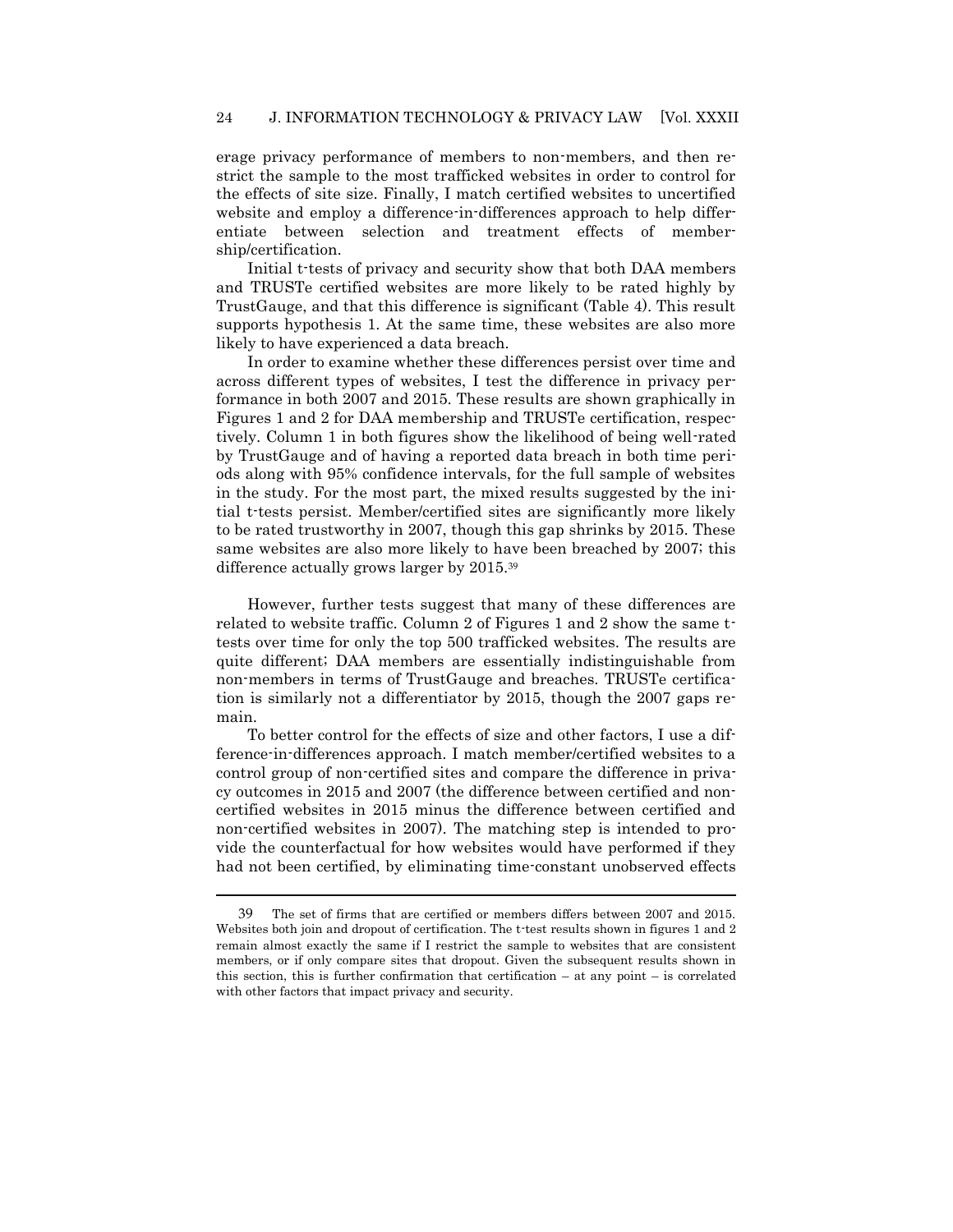on outcomes. I use propensity score matching to create better control websites that have the same probability of being certified based on website traffic rank and industry in 2007.<sup>40</sup>

The difference-in-differences approach typically runs across a preand post-treatment period. Since both DAA membership and TRUSTe certification pre-date 2007, however, I do not have a strict "pretreatment" observation. I therefore run two tests with different treatment groups. In model A, treated websites are those that were members/certified in both 2007 and 2015. "Consistent" membership cuts the number of certified sites for both DAA and TRUSTe to 25 and 58 websites, respectively. Model B models a pre- and post-treatment by restricting certification to those sites that were not initially certified in 2007, but were certified by 2015.

Figure 3 shows the propensity score for model A certified and noncertified sites before and after matching for both DAA and TRUSTe. Results are similar for model B. In both cases, the certified sites are quite different insofar as propensity scores than the full sample of noncertified sites; the match improves the comparison considerably.

The difference-in-differences results are shown in Table 5. The first four columns show the results for DAA membership, using TrustGauge and breaches as the outcome variables for both models A and B. The certification dummy shows the difference in TrustGauge/breach averages in 2015 minus the difference in TrustGauge/breach in 2007. For the most part, the results are not significant, suggesting that trade association membership does not impact privacy. TRUSTe has a negative impact on privacy and security, though these results are not consistent across all models. Subsequent to TRUSTe certification, websites are almost 5% less likely to be rated to trustworthy compared to the trend among non-certified sites (column 6). However, this result only holds for model B, suggesting that there is an unobserved difference between websites that were certified in 2007 to those that subsequently became certified. Certification also increases the likelihood of having been breached by 2015 compared to the trend of the control websites (columns 7 and 8). These results support hypothesis 2, that paid certifications do not improve privacy.

### DISCUSSION

This study evaluates industry self-regulation and paid certification of data privacy and security. Overall, the results suggest that the populations of websites that join industry associations or get certified are different than those that do not: they are simultaneously more trust-

<sup>40</sup> See Paul R. Rosenbaum & Donald B. Rubin, The Central Role of the Propensity Score in Observational Studies for Causal Effects, 70 BIOMETRIKA 41, 1 (1983), available at http://biomet.oxfordjournals.org/content/70/1/41.full.pdf+html.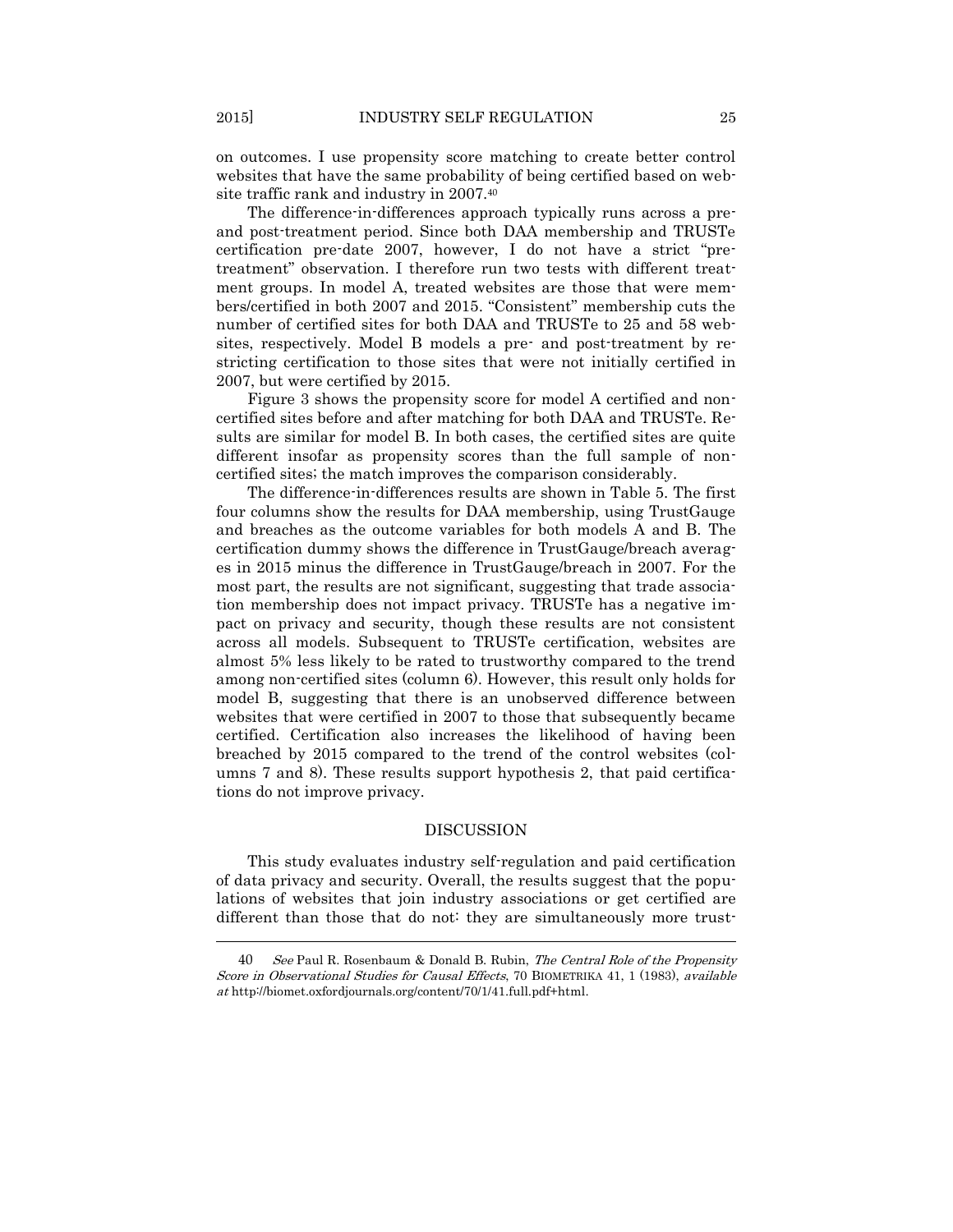worthy and more likely to have had a reported data breach. However, industry association membership does not appear to improve the likelihood of being trustworthy or secure. I find some evidence that the paid certification seal TRUSTe actually hurts performance compared to similar non-certified sites, as measured by TrustGauge and PRC. These results extend a similar study that finds TRUSTe certified sites are less trustworthy.<sup>41</sup>

As discussed previously, the privacy and security metrics used in this study are imperfect, and are not available for a true longitudinal study. Identifying an accurate measure of data privacy and security performance is difficult, and this work demonstrates that many existing metrics diverge and cover different populations of websites. The lack of convergence in the measures may undermine implications I would draw from this current study. More importantly, the inconsistency of privacy metrics has implications for the "economics of privacy" field. Empirical tests of privacy markets frequently require independent assessments of website privacy, and the construct validity of existing metrics is suspect. This is a developing area, and new measures are still being created. At the very least, the strength of privacy measures is an area ripe for future research.

With the above caveat in mind, the current results have implications for websites, policymakers and users. Industry associations, like the DAA, are meant to generate a set of best practices and to communicate with policymakers. DAA membership does not have a discernible impact on privacy performance as measured by TrustGauge. It is also possible that the DAA does improve privacy performance or the regulatory environment, but these benefits are not exclusive to members and thus fail to differentiate members from non-members. DAA could therefore facilitate industry self-regulation without confining those results to its small membership group. Paid certifications like TRUSTe may provide process management benefits, but there is no evidence in this study that its seals improve outcomes (in fact, outcomes appear to suffer). This result is in line with the FTC's complaint that TRUSTe did not perform recertifications as promised for years.

In general, the study highlights the relative dearth of empirical evaluations of certification programs and self-regulation of data privacy. Further research is needed to create a more nuanced picture of website privacy and security performance. The need for practical assessments of privacy will grow as the public and government, specifically FTC, continue to consider data privacy as a product subject to contract, transaction and fair treatment. This study outlines a research strategy to evaluate website privacy and certifications across different contexts going forward.

 $\ddot{\phantom{a}}$ 

<sup>41</sup> Edelman, supra note 14.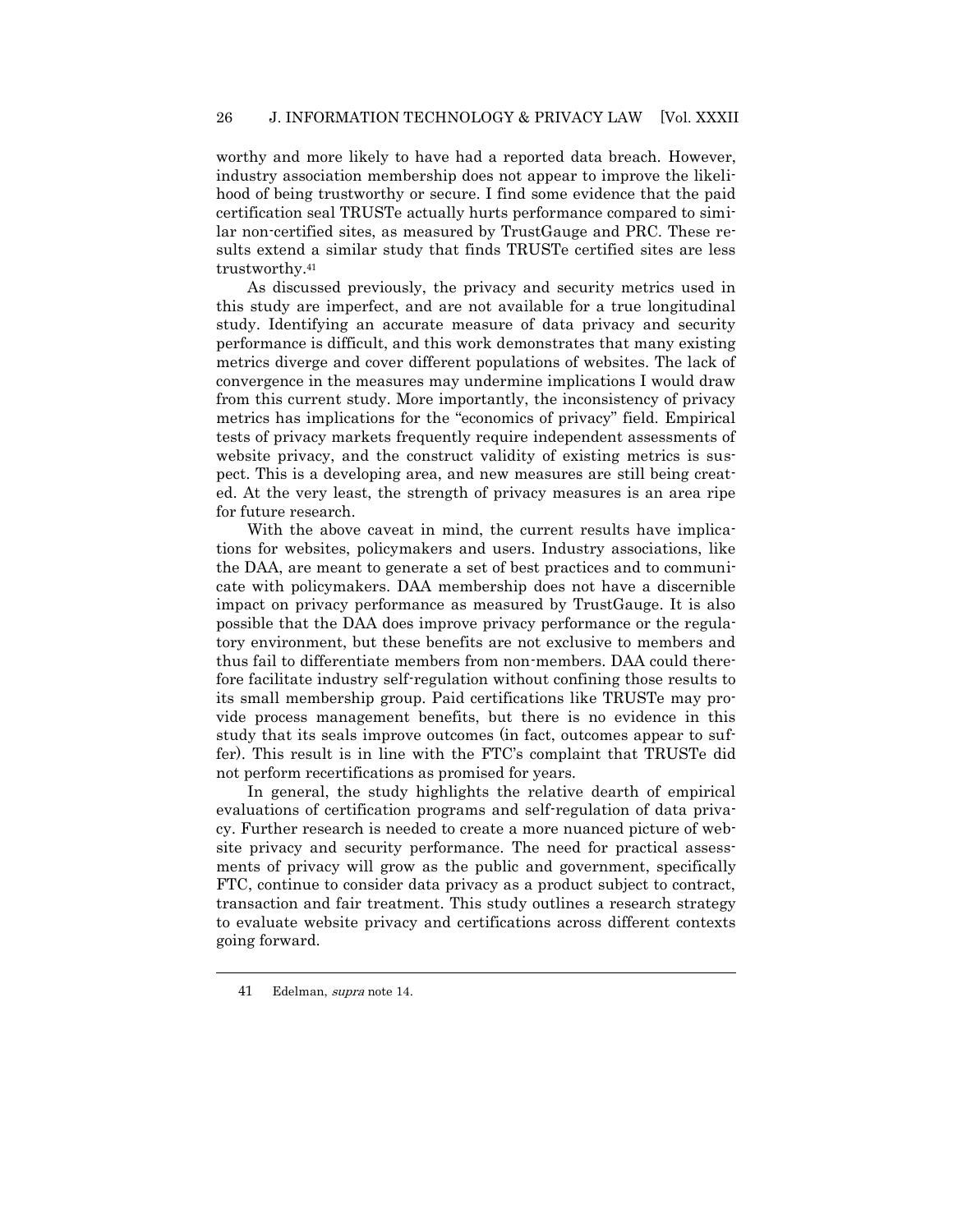# TABLES

## TABLE 1

| Variable                        | N    | Mean     | Std Dev | Min          | Max          |
|---------------------------------|------|----------|---------|--------------|--------------|
| Certification/Membership        |      |          |         |              |              |
| <b>TRUSTe (2007)</b>            | 9904 | 0.031    | 0.174   | $\mathbf{0}$ |              |
| <b>TRUSTe (2015)</b>            | 9904 | 0.037    | 0.188   | $\mathbf{0}$ |              |
| DAA (2007)                      | 9904 | 0.008    | 0.091   | $\theta$     | 1            |
| DAA (2015)                      | 9904 | 0.011    | 0.105   | $\mathbf{0}$ | $\mathbf{I}$ |
| Privacy Metrics (outcome var's) |      |          |         |              |              |
| TrustGauge                      | 9904 | 0.945    | 0.227   | $\mathbf{0}$ | $\mathbf{1}$ |
| Ever Breached                   | 9904 | 0.026    | 0.160   | $\Omega$     | 1            |
| <b>Other Privacy Metrics</b>    |      |          |         |              |              |
| Privacy Grade Scale             | 974  | 3.723    | 0.690   | 1            | 5            |
| Disconnect Expected Use         | 836  | $-0.083$ | 0.466   | -1           | 1            |
| Disconnect Expected Collection  | 836  | $-0.254$ | 0.592   | $-1$         |              |
| Disconnect Location Data        | 186  | $-0.667$ | 0.566   | $-1$         |              |
| Disconnect Data Retention       | 836  | $-0.543$ | 0.506   | $-1$         |              |
| Disconnect SSL Support          | 9904 | $-0.370$ | 0.929   | $-1$         |              |
| Disconnect Heartbleed Fix       | 3116 | 0.688    | 0.478   | $-1$         |              |
| SiteAdvisor                     | 9904 | 0.894    | 0.308   | $\mathbf{0}$ |              |

2015 data unless otherwise noted

# TABLE 2

| Name                            | Intent                                                                                                                                                                                                                                                                                                                                                     | Population                           | <b>Industry Curve?</b> |
|---------------------------------|------------------------------------------------------------------------------------------------------------------------------------------------------------------------------------------------------------------------------------------------------------------------------------------------------------------------------------------------------------|--------------------------------------|------------------------|
| TrustGauge                      | TrustGauge scores websites based on their trustworthiness. Scores are based on the<br>existence of legitmate contact information, privacy policies, secure payments, certification<br>and traffic                                                                                                                                                          | $1.000.000+$ websites                | N                      |
| Privacy Rights<br>Clearinghouse | PRC collects information about reported data breaches that has compromised personal                                                                                                                                                                                                                                                                        |                                      |                        |
|                                 | information. The information is pulled from a number of sources including the Open<br>Security Foundation and the California Attorney General.                                                                                                                                                                                                             | Reported data breaches<br>since 2005 | <b>NA</b>              |
| Privacy Grade                   | Privacy Grade is created by a group of researchers at Carnegie Mellon's CHIMPS lab. It<br>grades mobile apps based on user's privacy expectations                                                                                                                                                                                                          | Over 50,00 free<br>smartphone apps   | Y                      |
| Disconnect Privacy Icons        | Disconnect me Privacy Icons shows a set of icons that summarizes important elements of<br>privacy policies and security practices. The icons cover areas like expected use and<br>collection of data, the use of location data, data retention policies, SSL support and<br>Heartbleed fixes. Privacy Icons pulls information from TRUSTe's Privacy Policy |                                      |                        |
|                                 | Database, which is separate from their certification program                                                                                                                                                                                                                                                                                               | Over 5,000 websites                  | N                      |
| SiteAdvisor                     | SiteAdvisor rates websites based on their security by assessing email spam and spyware.                                                                                                                                                                                                                                                                    | 95% of the Web                       | N                      |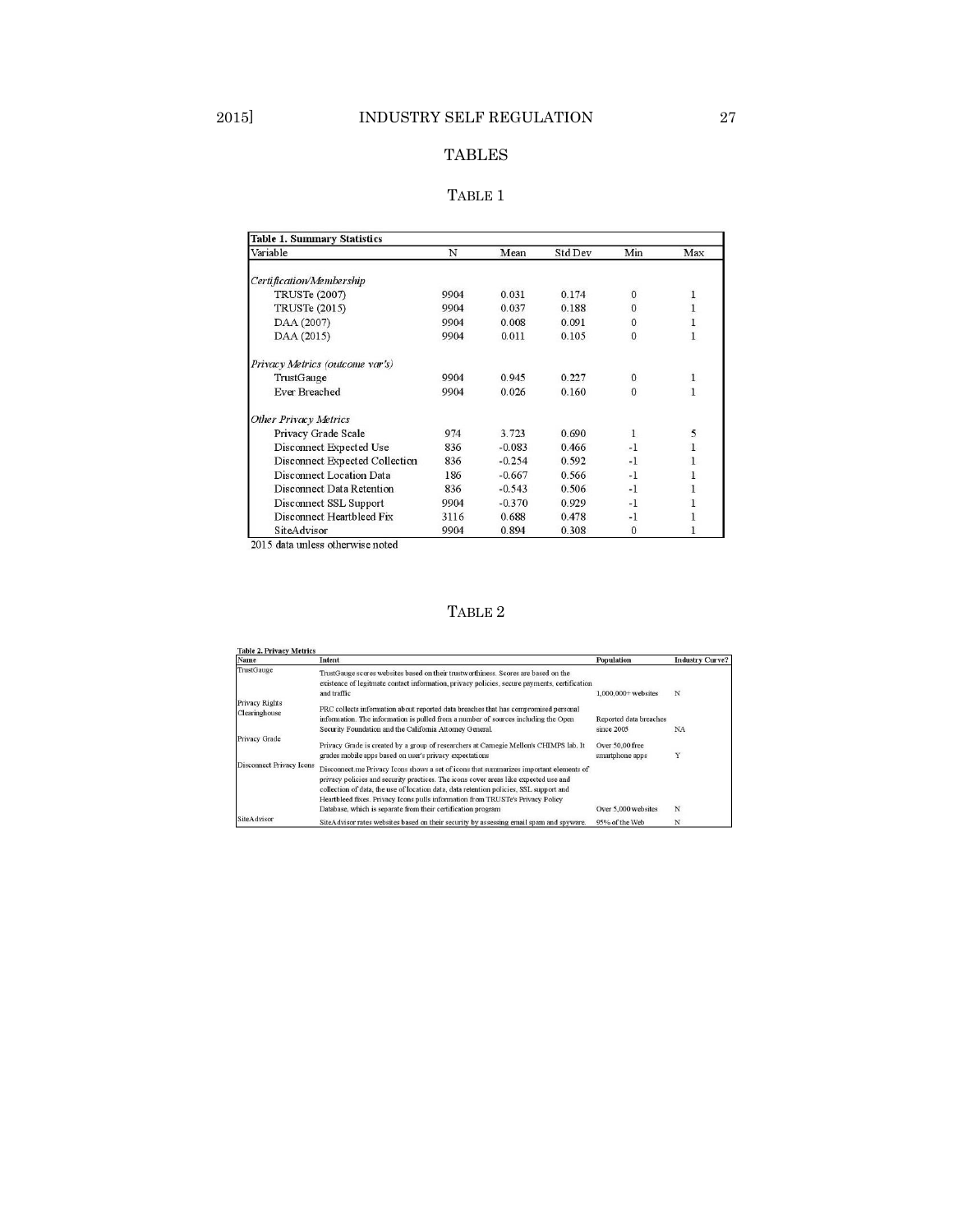# 28 J. INFORMATION TECHNOLOGY & PRIVACY LAW [Vol. XXXII

### TABLE 3

|                              |            |            | Ever<br>Privacy | Privacy<br>Grade | Disconnect<br>Expected | Disconnect<br>Expected | Disconnect<br>Location | Disconnect<br>Data | Disconnect         | Disconnect<br>Heartbleed |             |
|------------------------------|------------|------------|-----------------|------------------|------------------------|------------------------|------------------------|--------------------|--------------------|--------------------------|-------------|
|                              | TrustGauge | Breached   | Grade Scale     | Dunmy            | Use                    | Collection             | Data                   | Retention          | <b>SSL Support</b> | Fix                      | SiteAdvisor |
| TrustGauge                   |            |            |                 |                  |                        |                        |                        |                    |                    |                          |             |
| Ever Breached                | 0.0688     |            |                 |                  |                        |                        |                        |                    |                    |                          |             |
|                              | N=9904     |            |                 |                  |                        |                        |                        |                    |                    |                          |             |
| Privacy Grade Scale          | $-0.0455$  | 0.1553     |                 |                  |                        |                        |                        |                    |                    |                          |             |
|                              | $N = 974$  | $N = 974$  |                 |                  |                        |                        |                        |                    |                    |                          |             |
| Privacy Grade Dunmy          | $-0.0606$  | 0.1282     | 0.9583*         |                  |                        |                        |                        |                    |                    |                          |             |
|                              | $N = 974$  | $N = 974$  | $N = 974$       |                  |                        |                        |                        |                    |                    |                          |             |
| Disconnect Expected Use      | $-0.0229$  | 0.1        | 0.0293          | 0.02             |                        |                        |                        |                    |                    |                          |             |
|                              | $N = 836$  | $N = 836$  | $N = 269$       | $N = 269$        |                        |                        |                        |                    |                    |                          |             |
| Disconnect Expected          |            |            |                 |                  |                        |                        |                        |                    |                    |                          |             |
| Collection                   | $0.0876*$  | $-0.1162$  | $-0.1375*$      | $-0.1438*$       | $0.2516*$              |                        |                        |                    |                    |                          |             |
|                              | $N = 836$  | $N = 836$  | $N = 269$       | $N = 269$        | $N = 836$              |                        |                        |                    |                    |                          |             |
| Disconnect Location          |            |            |                 |                  |                        |                        |                        |                    |                    |                          |             |
| Data                         | 0.0882     | 0.0248     | $-0.1296$       | $-0.1029$        | $0.1987*$              | 0.1452                 |                        |                    |                    |                          |             |
|                              | $N = 183$  | $N = 84$   | $N = 84$        | $N = 82$         | $N = 183$              | $N = 183$              |                        |                    |                    |                          |             |
| Disconnect Data              |            |            |                 |                  |                        |                        |                        |                    |                    |                          |             |
| Retention                    | $-0.0318$  | $-0.1806$  | $-0.0235$       | $-0.01$          | 0.0289                 | 0.0186                 | 0.3544                 |                    |                    |                          |             |
|                              | $N = 836$  | $N = 836$  | $N = 269$       | $N = 269$        | $N = 836$              | $N = 836$              | $N = 836$              |                    |                    |                          |             |
| Disconnect SSL Support       | $-0.0287*$ | $-0.0452$  | 0.0261          | 0.01             | $-0.0174$              | $-0.0283$              | 0.0842                 | 0.0615             |                    |                          |             |
|                              | N=9904     | N=9904     | $N = 974$       | $N = 974$        | $N = 836$              | $N = 836$              | $N = 186$              | $N = 836$          |                    |                          |             |
| <b>Disconnect Heartbleed</b> |            |            |                 |                  |                        |                        |                        |                    |                    |                          |             |
| Fix                          | $-0.206*$  | $-0.2261*$ | 0.0284          | 0.0622           | $-0.0267$              | $-0.0875$              | $-0.1073$              | $-0.0738$          | $\overline{0}$     |                          |             |
|                              | $N = 3116$ | $N = 3116$ | $N = 273$       | $N = 273$        | $N = 279$              | $N = 279$              | $N=64$                 | $N = 279$          | $N = 3116$         |                          |             |
| SiteAdvisor                  | $0.2098*$  | 0.1098     | $-0.0864*$      | $-0.0863*$       | 0.0427                 | 0.039                  | 0.064                  | 0.0898*            | 0.019              | $-0.1488*$               |             |
|                              | N=9880     | $N = 256$  | $N = 966$       | $N = 966$        | $N = 830$              | $N = 830$              | $N = 183$              | $N = 830$          | $N = 9880$         | $N = 3107$               |             |

#### Table 3. Privacy metric correlations (pairwise spearman correlations 2015)

 $^*p<0.05$ <br>Privacy Grade covers a larger population of smartphone applications. I matched websites to identifiable apps for the top 5,000 websites.

# TABLE 4

| <b>Table 4. Ttests</b>           |      |            |             |
|----------------------------------|------|------------|-------------|
| DA A                             |      |            |             |
| 2015 Membership Status           | N    | TrustGauge | Data Breach |
| Member                           | 110  | 0.982      | 0.209       |
| Non-member                       | 9794 | 0.893      | 0.024       |
| Difference                       | 9904 | $0.089***$ | $0.185***$  |
| <b>Std Error</b>                 |      | 0.029      | 0.015       |
| <b>TRUSTe</b>                    |      |            |             |
| <b>2015 Certification Status</b> | N    | TrustGauge | Data Breach |
| Certified                        | 309  | 0.984      | 0.081       |
| Non-certified                    | 9595 | 0.891      | 0.024       |
| Difference                       | 9904 | $0.093***$ | $0.057***$  |
| <b>Std Error</b>                 |      | 0.018      | 0.009       |

\*p < 0.10, \*\*p < 0.05, \*\*\*p < 0.01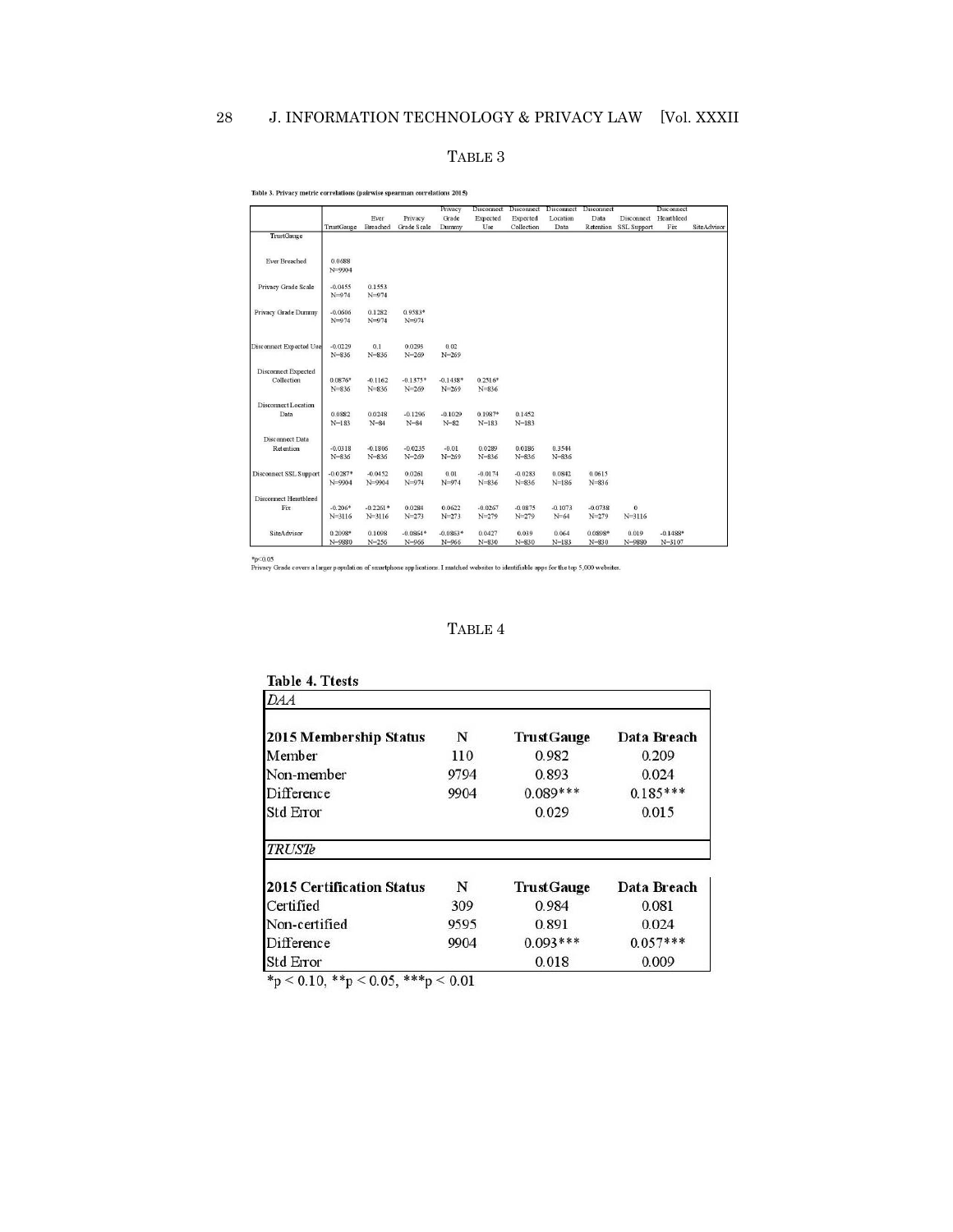## TABLE 5

#### Table 5. Difference in Difference Estimates

|                           | (1)        | (2)        | (3)      | (4)      | (5)           | (6)                   |            | (8)        |  |
|---------------------------|------------|------------|----------|----------|---------------|-----------------------|------------|------------|--|
| Certification Type        |            | DAA        |          |          | <b>TRUSTe</b> |                       |            |            |  |
|                           |            |            | Ever     | Ever     |               |                       | Ever       | Ever       |  |
| Outcome Variable          | TrustGauge | TrustGauge | Breached | Breached |               | TrustGauge TrustGauge | Breached   | Breached   |  |
| Comparison Group          | А          |            | А        | B        | $\mathbf{A}$  |                       |            |            |  |
| Certification (Dummy)     | $-0.022$   | $-0.017$   | 0.055    | 0.025    | $-0.303$      | $-0.049***$           | $0.088***$ | $0.039***$ |  |
| SE                        | 0.033      | 0.034      | 0.051    | 0.038    | 0.021         | 0.022                 | 0.021      | 0.017      |  |
| N                         | 9704       | 9704       | 9704     | 9704     | 9704          | 9704                  | 9704       | 9704       |  |
| <b>Certified Websites</b> | 25         | 93         | 25       | 93       | 58            | 268                   | 58         | 268        |  |

Two different treatment groups are used. In Model A, the treated websites were members/certified in 2007 (2009) and 2015. In Model B, the treated websites are only certified in 2015.<br>The Certification dummy is the difference-in-difference estimate. It measures the difference between treated and control websites

differences in 2015 and treated and control websites differences in 2007.<br>Websites are matched on industry and web traffic rank.<br>\*p < 0.01, \*\*p < 0.05, \*\*\*p < 0.01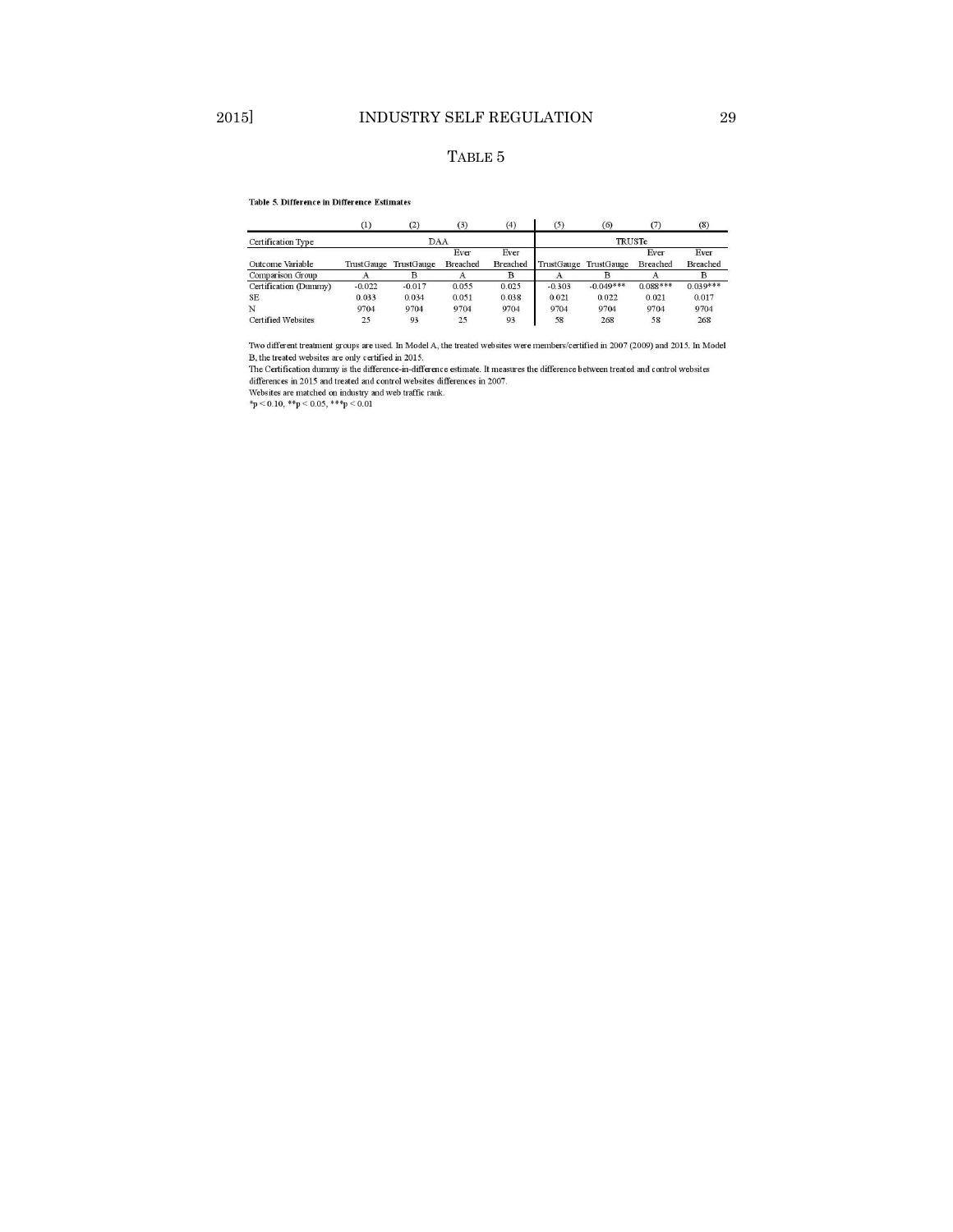# FIGURES

### FIGURE 1

Figure 1.<br>DAA Membership vs Non-Membership

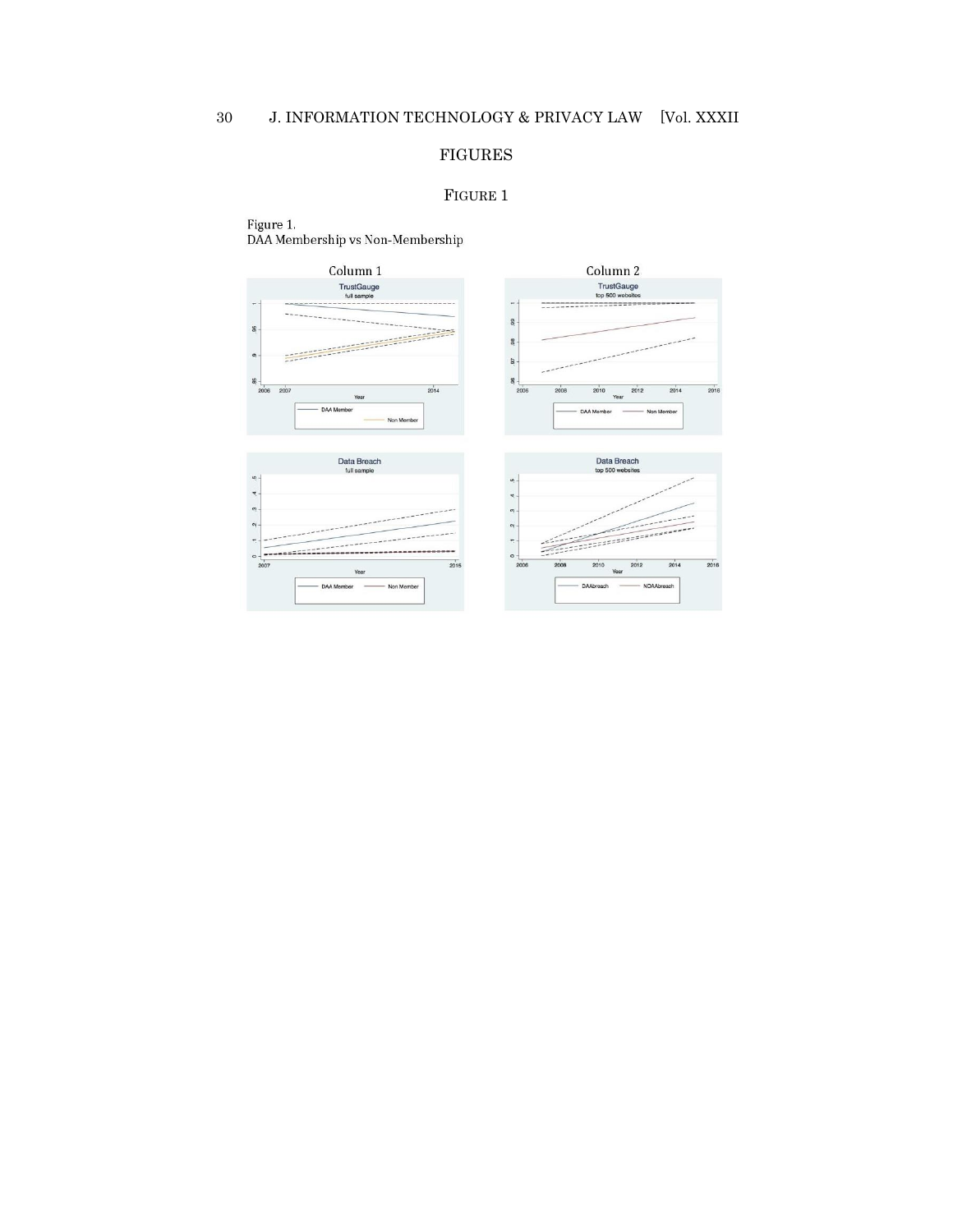## FIGURE 2